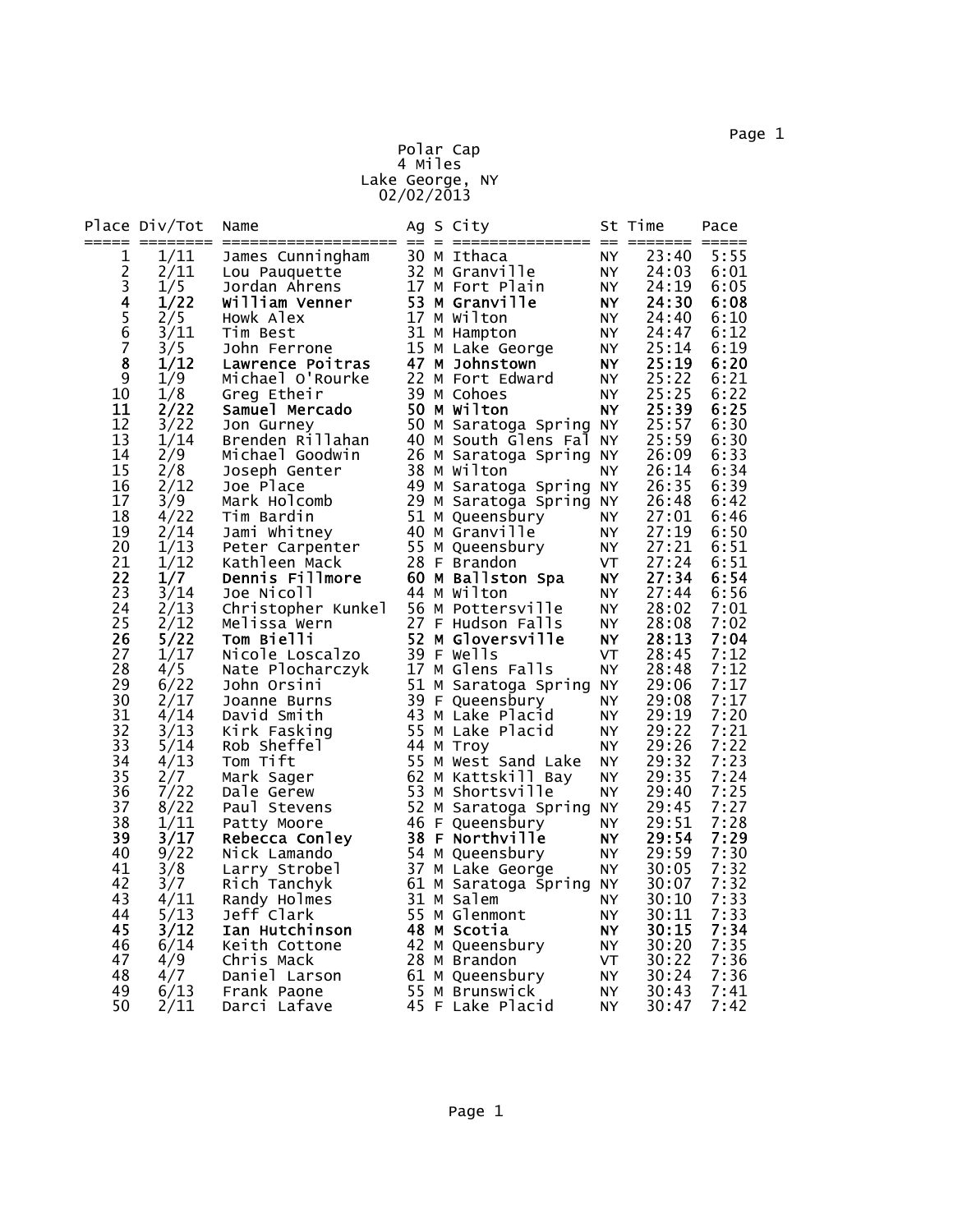## Polar Cap 4 Miles Lake George, NY 02/02/2013

|          | Place Div/Tot | Name                               |  | Ag S City                            |           | St Time        | Pace         |
|----------|---------------|------------------------------------|--|--------------------------------------|-----------|----------------|--------------|
| 51       | 5/7           | Rich Elton                         |  | 60 M Queensbury                      | <b>NY</b> | 30:50          | 7:43         |
| 52       | 4/12          | Tom Mack                           |  | 48 M Wynantskill                     | NY.       | 30:52          | 7:43         |
| 53       | 3/12          | Erin Mccullough                    |  | 22 F Gansevoort                      | NY        | 31:03          | 7:46         |
| 54       | 5/12          | Stephen Layden                     |  | 45 M LAke George                     | <b>NY</b> | 31:06          | 7:47         |
| 55       | 7/14          | Joe Forbes                         |  | 43 M Hudson Falls                    | NY.       | 31:08          | 7:47         |
| 56       | 10/22         | Roy Mowrey                         |  | 54 M Johnstown                       | NY.       | 31:14          | 7:49         |
| 57       | 1/13          | Janice Phoenix                     |  | 51 F Schenectady                     | NY.       | 31:20          | 7:50         |
| 58       | 3/11          | Angie Gargan                       |  | 47 F Queensbury                      | NY.       | 31:29          | 7:53         |
| 59       | 4/8           | Jerry Blackbird                    |  | 38 M Glens Falls                     | NY        | 31:30          | 7:53         |
| 60       | 6/12          | Bryan Horan                        |  | 45 M Ballston Spa                    | NY.       | 31:32          | 7:53         |
| 61       | 5/9           | Seth Thomas                        |  | 26 M Plattsburgh                     | NY.       | 31:35          | 7:54         |
| 62<br>63 | 5/11          | Jason York                         |  | 34 M Hadley<br>58 M Cohoes           | NY        | 31:54<br>31:57 | 7:59<br>8:00 |
| 64       | 7/13<br>4/17  | Jack Wands<br>Heidi Whitney        |  | 39 F Granville                       | NY.<br>NY | 31:59          | 8:00         |
| 65       | 1/16          | Jennifer Metivier                  |  | 42 F Lake George                     | NY        | 32:00          | 8:00         |
| 66       | 6/11          | Matthew Brown                      |  | 32 M South Glens Fal                 | NY        | 32:18          | 8:05         |
| 67       | 8/14          | Nick Laplaca                       |  | 43 M Whitehall                       | NY.       | 32:25          | 8:07         |
| 68       | 2/16          | Kelly Collins                      |  | 40 F Queensbury                      | <b>NY</b> | 32:28          | 8:07         |
| 69       | 8/13          | Robert Morgansen                   |  | 55 M Lake Placid                     | NY        | 32:33          | 8:09         |
| 70       | 9/14          | Erin Commerford                    |  | 42 M Clifton Park                    | NY        | 32:41          | 8:11         |
| 71       | 3/16          | Amy Gould                          |  | 41 F Hudson Falls                    | NY.       | 32:47          | 8:12         |
| 72       | 7/11          | John McNamara                      |  | 33 M Glenville                       | NY        | 32:49          | 8:13         |
| 73       | 7/12          | Brian Donohue                      |  | 45 M Queensbury                      | NY        | 33:06          | 8:17         |
| 74       | 8/11          | Ryan Lemery                        |  | 34 M Glens Falls                     | NY        | 33:09          | 8:18         |
| 75       | 4/12          | Cassandra Conety                   |  | 24 F Shushan                         | NY        | 33:15          | 8:19         |
| 76       | 8/12          | Paul Rogers                        |  | 45 M Johnstown                       | NY        | 33:23          | 8:21         |
| 77       | 9/13          | Vince Juliano                      |  | 55 M Delanson                        | NY.       | 33:31          | 8:23         |
| 78       | 11/22         | James Buffovi                      |  | 52 M South Glens Fal                 | NY        | 33:32          | 8:23         |
| 79       | 10/14         | Sean Dolton                        |  | 44 M Amsterdam                       | <b>NY</b> | 33:32          | 8:23         |
| 80       | 5/17          | Lisa Fox                           |  | 39 F Lake George                     | NY        | 33:39          | 8:25         |
| 81       | 12/22         | Will McGivney                      |  | 50 M Diamond Point                   | NY.       | 33:51          | 8:28         |
| 82       | 2/13          | Joanne Nolette                     |  | 52 F Rensselaer                      | NY        | 33:52          | 8:28         |
| 83       | 10/13         | David Leith                        |  | 57 M West Charlton                   | <b>NY</b> | 33:54          | 8:29         |
| 84       | 1/5           | Jim Cunningham                     |  | 68 M Ticonderoga<br>47 F Glens Falls | NY        | 34:01          | 8:31<br>8:35 |
| 85<br>86 | 4/11<br>9/11  | Denise Haraughty                   |  | 31 M Malta                           | NY        | 34:18<br>34:19 | 8:35         |
| 87       | 5/12          | Mike DelSignore<br>Melissa Steciuk |  | 23 F Troy                            | NY<br>NY  | 34:30          | 8:38         |
| 88       | 1/2           | Frank Woodward                     |  | 70 M Plattsburgh                     | NY        | 34:33          | 8:39         |
| 89       | 4/16          | Jill Frankoski                     |  | 44 F West Sand Lake                  | NY.       | 34:41          | 8:41         |
| 90       | 2/5           | Chuck Trimarchi                    |  | 66 M Albany                          | NY        | 34:55          | 8:44         |
| 91       | 6/9           | Evin Sweeney                       |  | 27 M North Salem                     | NY.       | 35:11          | 8:48         |
| 92       | 10/11         | Matt Brunke                        |  | 33 M Slingerlands                    | NY        | 35:14          | 8:49         |
| 93       | 6/12          | Brianna Knowltob                   |  | 25 F Corinth                         | NY        | 35:15          | 8:49         |
| 94       | 7/9           | Bradley Forcier                    |  | 24 M Queensbury                      | NY        | 35:15          | 8:49         |
| 95       | 1/12          | Bridget Daoust                     |  | 33 F Schenectady                     | NY.       | 35:16          | 8:49         |
| 96       | 5/8           | James Brann                        |  | 35 M Ballston Spa                    | NY        | 35:17          | 8:50         |
| 97       | 6/8           | Bob Carpenter                      |  | 39 M Queensbury                      | NY        | 35:17          | 8:50         |
| 98       | 11/14         | David Decelle                      |  | 41 M Mechanicville                   | <b>NY</b> | 35:22          | 8:51         |
| 99       | 13/22         | Andre Drollette                    |  | 53 M Queensbury                      | NY.       | 35:30          | 8:53         |
| 100      | 8/9           | Daniel Defillips                   |  | 25 M west Charlton                   | NY.       | 35:33          | 8:54         |

Page 2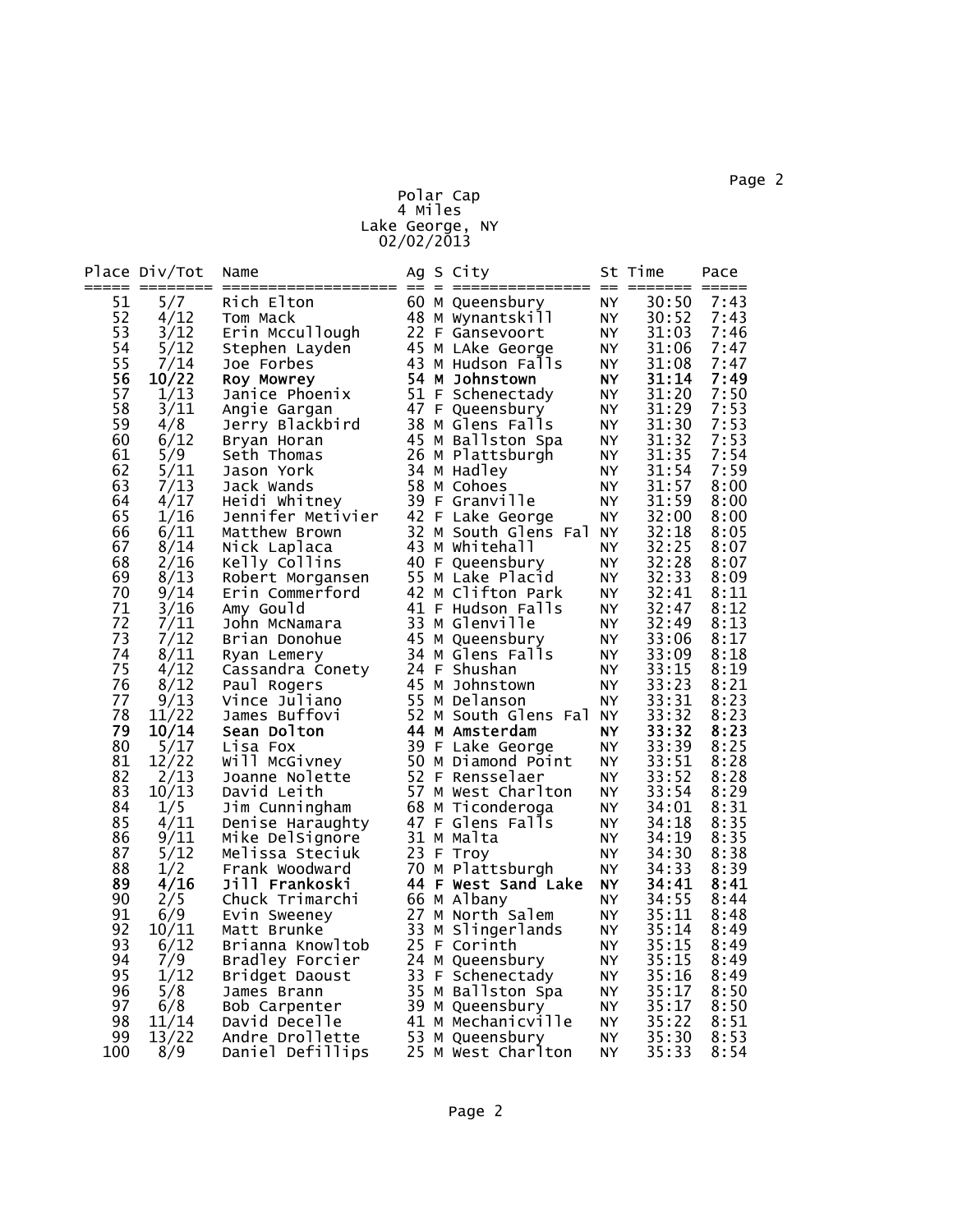### Polar Cap 4 Miles Lake George, NY 02/02/2013

| 54 F Greenwich<br>35:35<br>3/13<br><b>NY</b><br>8:54<br>101<br>Jen Kuzmich<br>5/16<br>42 F Ballston Lake<br><b>NY</b><br>35:36<br>102<br>Marcie Alexander<br>8:54<br>103<br>62 F Lake George<br>35:37<br>8:55<br>1/2<br>Jill Pederson<br>NY<br>104<br>7/12<br>Lindsey Johnston-Br 24 F Rutland<br><b>VT</b><br>35:41<br>8:56<br>105<br>37 M Lake George<br>7/8<br><b>NY</b><br>35:43<br>8:56<br>Francis Cocozza<br>33 F Troy<br>35:46<br>8:57<br>106<br>2/12<br><b>NY</b><br>Tricia Pendergast<br>35:50<br>107<br>11/13<br>56 M Johnstown<br><b>NY</b><br>8:58<br>Eric Parker<br>35:53<br>108<br>9/12<br>49 M Stillwater<br>8:59<br>NY<br>Keith Murray<br>67 M Queensbury<br>109<br>3/5<br>35:55<br>8:59<br>NY<br>Ed Murphy<br>110<br>30 F Latham<br>3/12<br>35:59<br>9:00<br>Alison Camarota<br>NY<br>57 M Latham<br>111<br>12/13<br><b>NY</b><br>36:00<br>9:00<br>Dale Broomhead<br>57 M Ballston Lake<br>112<br>13/13<br>Michael Maguire<br><b>NY</b><br>36:00<br>9:00<br>52 F Johnsonville<br>113<br>4/13<br>NY<br>36:05<br>9:02<br>Nadia Stadnyk<br>114<br>5/11<br>48 F Glens Falls<br><b>NY</b><br>36:07<br>9:02<br>Mary Desantis<br>32 F South Glens Fal<br>115<br>4/12<br>9:03<br>NY<br>36:10<br>Shannon Brown<br>57 F South Glens Fal<br>116<br>1/5<br><b>NY</b><br>36:20<br>9:05<br>Coleen Durkee<br>40 M Schenectady<br>117<br>12/14<br>36:23<br>9:06<br>Brian Hawley<br>NY.<br>118<br>42 F Queensbury<br>36:24<br>6/16<br><b>NY</b><br>9:06<br>Wendy Pogonowski<br>119<br>45 M Queensbury<br>10/12<br><b>NY</b><br>36:28<br>9:07<br>Michael Varney<br>120<br>49 F Glens Falls<br>36:39<br>9:10<br>6/11<br>NY<br>Susan Coyner<br>121<br>41 F Cohoes<br>36:40<br>9:10<br>7/16<br>Lori Allen<br>NY<br>122<br>52 F Granville<br>5/13<br><b>NY</b><br>36:42<br>9:11<br>Maryann Macura<br>123<br>13 F Glens Falls<br>9:11<br>1/5<br><b>NY</b><br>36:43<br>Emma Coyner<br>53 M Schuylerville<br>124<br>14/22<br>36:49<br>9:13<br>Glen Miller<br><b>NY</b><br>125<br>30 F Wynantskill<br>36:55<br>9:14<br>5/12<br>Abra Bentley<br>NY<br>43 M wilton<br>126<br>37:01<br>13/14<br>NY.<br>9:16<br>Robert Trimarchi<br>127<br>30 F Granville<br>6/12<br><b>NY</b><br>9:17<br>37:06<br>Heather Doran<br>128<br>2/5<br>59 F Lincoln,<br>VT<br>37:12<br>Andrea Halnon<br>9:18<br>129<br>37 F Kattskill Bay<br>6/17<br><b>NY</b><br>37:15<br>9:19<br>Angela Salerno<br>130<br>54 M Wilton<br>15/22<br><b>NY</b><br>37:18<br>Brian Howk<br>35 F Salem<br>131<br>37:21<br>9:21<br>7/17<br>NY.<br>Megan Adams<br>132<br>8/17<br>39 F Queensbury<br>9:23<br><b>NY</b><br>37:31<br>Michele Eicher<br>133<br>50 F Queensbury<br>6/13<br>37:45<br>9:27<br>Laura Novohradsky<br>NY<br>22 F Queensbury<br>134<br>8/12<br>37:46<br>9:27<br>Alison Novohradsky<br>NY<br>135<br>36 F Watervliet<br>37:56<br>9:29<br>9/17<br>Tina Vogel<br>NY.<br>136<br>43 F Johnsburg<br>8/16<br><b>NY</b><br>38:07<br>9:32<br>Tracy Watson<br>137<br>9/16<br>40 F Fort Edward<br>38:13<br>9:34<br>Nancy Ovitt<br>NY<br>53 M Glens Falls<br>138<br>9:35<br>16/22<br>Pete Delsignore<br>NY<br>38:19<br>139<br>33 F Corinth<br>38:37<br>7/12<br><b>NY</b><br>9:40<br>Camille Noldan<br>60 M Stillwater<br>140<br>6/7<br>38:39<br>9:40<br><b>NY</b><br>Rick Morgan<br>141<br>17/22<br>54 M Albany<br><b>NY</b><br>38:43<br>9:41<br>Edward Norton<br>142<br>66 F Diamond Point<br>38:55<br>1/3<br>Candi Schermerhorn<br>NY<br>9:44<br>143<br>8/8<br>36 M Gansevoort<br>38:56<br>NY<br>9:44<br>Jonathan Bujno<br>144<br>10/16<br>40 F Queensbury<br>38:56<br>Cammie Simmes<br><b>NY</b><br>9:44<br>145<br>66 F Shaftsbury<br>2/3<br>Gail Johnson<br>VT<br>39:12<br>9:48<br>146<br>44 F Fort Edward<br>11/16<br><b>NY</b><br>39:14<br>9:49<br>Nancy Chapman<br>147<br>45 M South Glens Fal NY<br>39:16<br>9:49<br>11/12<br>Timothy Livingston<br>148<br>9/12<br>24 F Ballston Spa<br>39:34<br>9:54<br>Amanda Palazzolo<br>NY<br>26 M Ballston Spa<br>39:35<br>149<br>9/9<br>9:54<br>Andrey Kiyanitsa<br>NY. |     | Place Div/Tot | Name       |  | Ag S City |           | St Time | Pace |
|------------------------------------------------------------------------------------------------------------------------------------------------------------------------------------------------------------------------------------------------------------------------------------------------------------------------------------------------------------------------------------------------------------------------------------------------------------------------------------------------------------------------------------------------------------------------------------------------------------------------------------------------------------------------------------------------------------------------------------------------------------------------------------------------------------------------------------------------------------------------------------------------------------------------------------------------------------------------------------------------------------------------------------------------------------------------------------------------------------------------------------------------------------------------------------------------------------------------------------------------------------------------------------------------------------------------------------------------------------------------------------------------------------------------------------------------------------------------------------------------------------------------------------------------------------------------------------------------------------------------------------------------------------------------------------------------------------------------------------------------------------------------------------------------------------------------------------------------------------------------------------------------------------------------------------------------------------------------------------------------------------------------------------------------------------------------------------------------------------------------------------------------------------------------------------------------------------------------------------------------------------------------------------------------------------------------------------------------------------------------------------------------------------------------------------------------------------------------------------------------------------------------------------------------------------------------------------------------------------------------------------------------------------------------------------------------------------------------------------------------------------------------------------------------------------------------------------------------------------------------------------------------------------------------------------------------------------------------------------------------------------------------------------------------------------------------------------------------------------------------------------------------------------------------------------------------------------------------------------------------------------------------------------------------------------------------------------------------------------------------------------------------------------------------------------------------------------------------------------------------------------------------------------------------------------------------------------------------------------------------------------------------------------------------------------------------------------------------------------------------------------------------------------------------------------------------------------------------------------------------------------------------------------------------------------------------------------------------|-----|---------------|------------|--|-----------|-----------|---------|------|
|                                                                                                                                                                                                                                                                                                                                                                                                                                                                                                                                                                                                                                                                                                                                                                                                                                                                                                                                                                                                                                                                                                                                                                                                                                                                                                                                                                                                                                                                                                                                                                                                                                                                                                                                                                                                                                                                                                                                                                                                                                                                                                                                                                                                                                                                                                                                                                                                                                                                                                                                                                                                                                                                                                                                                                                                                                                                                                                                                                                                                                                                                                                                                                                                                                                                                                                                                                                                                                                                                                                                                                                                                                                                                                                                                                                                                                                                                                                                                                        |     |               |            |  |           |           |         |      |
| 9:20                                                                                                                                                                                                                                                                                                                                                                                                                                                                                                                                                                                                                                                                                                                                                                                                                                                                                                                                                                                                                                                                                                                                                                                                                                                                                                                                                                                                                                                                                                                                                                                                                                                                                                                                                                                                                                                                                                                                                                                                                                                                                                                                                                                                                                                                                                                                                                                                                                                                                                                                                                                                                                                                                                                                                                                                                                                                                                                                                                                                                                                                                                                                                                                                                                                                                                                                                                                                                                                                                                                                                                                                                                                                                                                                                                                                                                                                                                                                                                   |     |               |            |  |           |           |         |      |
|                                                                                                                                                                                                                                                                                                                                                                                                                                                                                                                                                                                                                                                                                                                                                                                                                                                                                                                                                                                                                                                                                                                                                                                                                                                                                                                                                                                                                                                                                                                                                                                                                                                                                                                                                                                                                                                                                                                                                                                                                                                                                                                                                                                                                                                                                                                                                                                                                                                                                                                                                                                                                                                                                                                                                                                                                                                                                                                                                                                                                                                                                                                                                                                                                                                                                                                                                                                                                                                                                                                                                                                                                                                                                                                                                                                                                                                                                                                                                                        |     |               |            |  |           |           |         |      |
|                                                                                                                                                                                                                                                                                                                                                                                                                                                                                                                                                                                                                                                                                                                                                                                                                                                                                                                                                                                                                                                                                                                                                                                                                                                                                                                                                                                                                                                                                                                                                                                                                                                                                                                                                                                                                                                                                                                                                                                                                                                                                                                                                                                                                                                                                                                                                                                                                                                                                                                                                                                                                                                                                                                                                                                                                                                                                                                                                                                                                                                                                                                                                                                                                                                                                                                                                                                                                                                                                                                                                                                                                                                                                                                                                                                                                                                                                                                                                                        |     |               |            |  |           |           |         |      |
|                                                                                                                                                                                                                                                                                                                                                                                                                                                                                                                                                                                                                                                                                                                                                                                                                                                                                                                                                                                                                                                                                                                                                                                                                                                                                                                                                                                                                                                                                                                                                                                                                                                                                                                                                                                                                                                                                                                                                                                                                                                                                                                                                                                                                                                                                                                                                                                                                                                                                                                                                                                                                                                                                                                                                                                                                                                                                                                                                                                                                                                                                                                                                                                                                                                                                                                                                                                                                                                                                                                                                                                                                                                                                                                                                                                                                                                                                                                                                                        |     |               |            |  |           |           |         |      |
|                                                                                                                                                                                                                                                                                                                                                                                                                                                                                                                                                                                                                                                                                                                                                                                                                                                                                                                                                                                                                                                                                                                                                                                                                                                                                                                                                                                                                                                                                                                                                                                                                                                                                                                                                                                                                                                                                                                                                                                                                                                                                                                                                                                                                                                                                                                                                                                                                                                                                                                                                                                                                                                                                                                                                                                                                                                                                                                                                                                                                                                                                                                                                                                                                                                                                                                                                                                                                                                                                                                                                                                                                                                                                                                                                                                                                                                                                                                                                                        |     |               |            |  |           |           |         |      |
|                                                                                                                                                                                                                                                                                                                                                                                                                                                                                                                                                                                                                                                                                                                                                                                                                                                                                                                                                                                                                                                                                                                                                                                                                                                                                                                                                                                                                                                                                                                                                                                                                                                                                                                                                                                                                                                                                                                                                                                                                                                                                                                                                                                                                                                                                                                                                                                                                                                                                                                                                                                                                                                                                                                                                                                                                                                                                                                                                                                                                                                                                                                                                                                                                                                                                                                                                                                                                                                                                                                                                                                                                                                                                                                                                                                                                                                                                                                                                                        |     |               |            |  |           |           |         |      |
|                                                                                                                                                                                                                                                                                                                                                                                                                                                                                                                                                                                                                                                                                                                                                                                                                                                                                                                                                                                                                                                                                                                                                                                                                                                                                                                                                                                                                                                                                                                                                                                                                                                                                                                                                                                                                                                                                                                                                                                                                                                                                                                                                                                                                                                                                                                                                                                                                                                                                                                                                                                                                                                                                                                                                                                                                                                                                                                                                                                                                                                                                                                                                                                                                                                                                                                                                                                                                                                                                                                                                                                                                                                                                                                                                                                                                                                                                                                                                                        |     |               |            |  |           |           |         |      |
|                                                                                                                                                                                                                                                                                                                                                                                                                                                                                                                                                                                                                                                                                                                                                                                                                                                                                                                                                                                                                                                                                                                                                                                                                                                                                                                                                                                                                                                                                                                                                                                                                                                                                                                                                                                                                                                                                                                                                                                                                                                                                                                                                                                                                                                                                                                                                                                                                                                                                                                                                                                                                                                                                                                                                                                                                                                                                                                                                                                                                                                                                                                                                                                                                                                                                                                                                                                                                                                                                                                                                                                                                                                                                                                                                                                                                                                                                                                                                                        |     |               |            |  |           |           |         |      |
|                                                                                                                                                                                                                                                                                                                                                                                                                                                                                                                                                                                                                                                                                                                                                                                                                                                                                                                                                                                                                                                                                                                                                                                                                                                                                                                                                                                                                                                                                                                                                                                                                                                                                                                                                                                                                                                                                                                                                                                                                                                                                                                                                                                                                                                                                                                                                                                                                                                                                                                                                                                                                                                                                                                                                                                                                                                                                                                                                                                                                                                                                                                                                                                                                                                                                                                                                                                                                                                                                                                                                                                                                                                                                                                                                                                                                                                                                                                                                                        |     |               |            |  |           |           |         |      |
|                                                                                                                                                                                                                                                                                                                                                                                                                                                                                                                                                                                                                                                                                                                                                                                                                                                                                                                                                                                                                                                                                                                                                                                                                                                                                                                                                                                                                                                                                                                                                                                                                                                                                                                                                                                                                                                                                                                                                                                                                                                                                                                                                                                                                                                                                                                                                                                                                                                                                                                                                                                                                                                                                                                                                                                                                                                                                                                                                                                                                                                                                                                                                                                                                                                                                                                                                                                                                                                                                                                                                                                                                                                                                                                                                                                                                                                                                                                                                                        |     |               |            |  |           |           |         |      |
|                                                                                                                                                                                                                                                                                                                                                                                                                                                                                                                                                                                                                                                                                                                                                                                                                                                                                                                                                                                                                                                                                                                                                                                                                                                                                                                                                                                                                                                                                                                                                                                                                                                                                                                                                                                                                                                                                                                                                                                                                                                                                                                                                                                                                                                                                                                                                                                                                                                                                                                                                                                                                                                                                                                                                                                                                                                                                                                                                                                                                                                                                                                                                                                                                                                                                                                                                                                                                                                                                                                                                                                                                                                                                                                                                                                                                                                                                                                                                                        |     |               |            |  |           |           |         |      |
|                                                                                                                                                                                                                                                                                                                                                                                                                                                                                                                                                                                                                                                                                                                                                                                                                                                                                                                                                                                                                                                                                                                                                                                                                                                                                                                                                                                                                                                                                                                                                                                                                                                                                                                                                                                                                                                                                                                                                                                                                                                                                                                                                                                                                                                                                                                                                                                                                                                                                                                                                                                                                                                                                                                                                                                                                                                                                                                                                                                                                                                                                                                                                                                                                                                                                                                                                                                                                                                                                                                                                                                                                                                                                                                                                                                                                                                                                                                                                                        |     |               |            |  |           |           |         |      |
|                                                                                                                                                                                                                                                                                                                                                                                                                                                                                                                                                                                                                                                                                                                                                                                                                                                                                                                                                                                                                                                                                                                                                                                                                                                                                                                                                                                                                                                                                                                                                                                                                                                                                                                                                                                                                                                                                                                                                                                                                                                                                                                                                                                                                                                                                                                                                                                                                                                                                                                                                                                                                                                                                                                                                                                                                                                                                                                                                                                                                                                                                                                                                                                                                                                                                                                                                                                                                                                                                                                                                                                                                                                                                                                                                                                                                                                                                                                                                                        |     |               |            |  |           |           |         |      |
|                                                                                                                                                                                                                                                                                                                                                                                                                                                                                                                                                                                                                                                                                                                                                                                                                                                                                                                                                                                                                                                                                                                                                                                                                                                                                                                                                                                                                                                                                                                                                                                                                                                                                                                                                                                                                                                                                                                                                                                                                                                                                                                                                                                                                                                                                                                                                                                                                                                                                                                                                                                                                                                                                                                                                                                                                                                                                                                                                                                                                                                                                                                                                                                                                                                                                                                                                                                                                                                                                                                                                                                                                                                                                                                                                                                                                                                                                                                                                                        |     |               |            |  |           |           |         |      |
|                                                                                                                                                                                                                                                                                                                                                                                                                                                                                                                                                                                                                                                                                                                                                                                                                                                                                                                                                                                                                                                                                                                                                                                                                                                                                                                                                                                                                                                                                                                                                                                                                                                                                                                                                                                                                                                                                                                                                                                                                                                                                                                                                                                                                                                                                                                                                                                                                                                                                                                                                                                                                                                                                                                                                                                                                                                                                                                                                                                                                                                                                                                                                                                                                                                                                                                                                                                                                                                                                                                                                                                                                                                                                                                                                                                                                                                                                                                                                                        |     |               |            |  |           |           |         |      |
|                                                                                                                                                                                                                                                                                                                                                                                                                                                                                                                                                                                                                                                                                                                                                                                                                                                                                                                                                                                                                                                                                                                                                                                                                                                                                                                                                                                                                                                                                                                                                                                                                                                                                                                                                                                                                                                                                                                                                                                                                                                                                                                                                                                                                                                                                                                                                                                                                                                                                                                                                                                                                                                                                                                                                                                                                                                                                                                                                                                                                                                                                                                                                                                                                                                                                                                                                                                                                                                                                                                                                                                                                                                                                                                                                                                                                                                                                                                                                                        |     |               |            |  |           |           |         |      |
|                                                                                                                                                                                                                                                                                                                                                                                                                                                                                                                                                                                                                                                                                                                                                                                                                                                                                                                                                                                                                                                                                                                                                                                                                                                                                                                                                                                                                                                                                                                                                                                                                                                                                                                                                                                                                                                                                                                                                                                                                                                                                                                                                                                                                                                                                                                                                                                                                                                                                                                                                                                                                                                                                                                                                                                                                                                                                                                                                                                                                                                                                                                                                                                                                                                                                                                                                                                                                                                                                                                                                                                                                                                                                                                                                                                                                                                                                                                                                                        |     |               |            |  |           |           |         |      |
|                                                                                                                                                                                                                                                                                                                                                                                                                                                                                                                                                                                                                                                                                                                                                                                                                                                                                                                                                                                                                                                                                                                                                                                                                                                                                                                                                                                                                                                                                                                                                                                                                                                                                                                                                                                                                                                                                                                                                                                                                                                                                                                                                                                                                                                                                                                                                                                                                                                                                                                                                                                                                                                                                                                                                                                                                                                                                                                                                                                                                                                                                                                                                                                                                                                                                                                                                                                                                                                                                                                                                                                                                                                                                                                                                                                                                                                                                                                                                                        |     |               |            |  |           |           |         |      |
|                                                                                                                                                                                                                                                                                                                                                                                                                                                                                                                                                                                                                                                                                                                                                                                                                                                                                                                                                                                                                                                                                                                                                                                                                                                                                                                                                                                                                                                                                                                                                                                                                                                                                                                                                                                                                                                                                                                                                                                                                                                                                                                                                                                                                                                                                                                                                                                                                                                                                                                                                                                                                                                                                                                                                                                                                                                                                                                                                                                                                                                                                                                                                                                                                                                                                                                                                                                                                                                                                                                                                                                                                                                                                                                                                                                                                                                                                                                                                                        |     |               |            |  |           |           |         |      |
|                                                                                                                                                                                                                                                                                                                                                                                                                                                                                                                                                                                                                                                                                                                                                                                                                                                                                                                                                                                                                                                                                                                                                                                                                                                                                                                                                                                                                                                                                                                                                                                                                                                                                                                                                                                                                                                                                                                                                                                                                                                                                                                                                                                                                                                                                                                                                                                                                                                                                                                                                                                                                                                                                                                                                                                                                                                                                                                                                                                                                                                                                                                                                                                                                                                                                                                                                                                                                                                                                                                                                                                                                                                                                                                                                                                                                                                                                                                                                                        |     |               |            |  |           |           |         |      |
|                                                                                                                                                                                                                                                                                                                                                                                                                                                                                                                                                                                                                                                                                                                                                                                                                                                                                                                                                                                                                                                                                                                                                                                                                                                                                                                                                                                                                                                                                                                                                                                                                                                                                                                                                                                                                                                                                                                                                                                                                                                                                                                                                                                                                                                                                                                                                                                                                                                                                                                                                                                                                                                                                                                                                                                                                                                                                                                                                                                                                                                                                                                                                                                                                                                                                                                                                                                                                                                                                                                                                                                                                                                                                                                                                                                                                                                                                                                                                                        |     |               |            |  |           |           |         |      |
|                                                                                                                                                                                                                                                                                                                                                                                                                                                                                                                                                                                                                                                                                                                                                                                                                                                                                                                                                                                                                                                                                                                                                                                                                                                                                                                                                                                                                                                                                                                                                                                                                                                                                                                                                                                                                                                                                                                                                                                                                                                                                                                                                                                                                                                                                                                                                                                                                                                                                                                                                                                                                                                                                                                                                                                                                                                                                                                                                                                                                                                                                                                                                                                                                                                                                                                                                                                                                                                                                                                                                                                                                                                                                                                                                                                                                                                                                                                                                                        |     |               |            |  |           |           |         |      |
|                                                                                                                                                                                                                                                                                                                                                                                                                                                                                                                                                                                                                                                                                                                                                                                                                                                                                                                                                                                                                                                                                                                                                                                                                                                                                                                                                                                                                                                                                                                                                                                                                                                                                                                                                                                                                                                                                                                                                                                                                                                                                                                                                                                                                                                                                                                                                                                                                                                                                                                                                                                                                                                                                                                                                                                                                                                                                                                                                                                                                                                                                                                                                                                                                                                                                                                                                                                                                                                                                                                                                                                                                                                                                                                                                                                                                                                                                                                                                                        |     |               |            |  |           |           |         |      |
|                                                                                                                                                                                                                                                                                                                                                                                                                                                                                                                                                                                                                                                                                                                                                                                                                                                                                                                                                                                                                                                                                                                                                                                                                                                                                                                                                                                                                                                                                                                                                                                                                                                                                                                                                                                                                                                                                                                                                                                                                                                                                                                                                                                                                                                                                                                                                                                                                                                                                                                                                                                                                                                                                                                                                                                                                                                                                                                                                                                                                                                                                                                                                                                                                                                                                                                                                                                                                                                                                                                                                                                                                                                                                                                                                                                                                                                                                                                                                                        |     |               |            |  |           |           |         |      |
|                                                                                                                                                                                                                                                                                                                                                                                                                                                                                                                                                                                                                                                                                                                                                                                                                                                                                                                                                                                                                                                                                                                                                                                                                                                                                                                                                                                                                                                                                                                                                                                                                                                                                                                                                                                                                                                                                                                                                                                                                                                                                                                                                                                                                                                                                                                                                                                                                                                                                                                                                                                                                                                                                                                                                                                                                                                                                                                                                                                                                                                                                                                                                                                                                                                                                                                                                                                                                                                                                                                                                                                                                                                                                                                                                                                                                                                                                                                                                                        |     |               |            |  |           |           |         |      |
|                                                                                                                                                                                                                                                                                                                                                                                                                                                                                                                                                                                                                                                                                                                                                                                                                                                                                                                                                                                                                                                                                                                                                                                                                                                                                                                                                                                                                                                                                                                                                                                                                                                                                                                                                                                                                                                                                                                                                                                                                                                                                                                                                                                                                                                                                                                                                                                                                                                                                                                                                                                                                                                                                                                                                                                                                                                                                                                                                                                                                                                                                                                                                                                                                                                                                                                                                                                                                                                                                                                                                                                                                                                                                                                                                                                                                                                                                                                                                                        |     |               |            |  |           |           |         |      |
|                                                                                                                                                                                                                                                                                                                                                                                                                                                                                                                                                                                                                                                                                                                                                                                                                                                                                                                                                                                                                                                                                                                                                                                                                                                                                                                                                                                                                                                                                                                                                                                                                                                                                                                                                                                                                                                                                                                                                                                                                                                                                                                                                                                                                                                                                                                                                                                                                                                                                                                                                                                                                                                                                                                                                                                                                                                                                                                                                                                                                                                                                                                                                                                                                                                                                                                                                                                                                                                                                                                                                                                                                                                                                                                                                                                                                                                                                                                                                                        |     |               |            |  |           |           |         |      |
|                                                                                                                                                                                                                                                                                                                                                                                                                                                                                                                                                                                                                                                                                                                                                                                                                                                                                                                                                                                                                                                                                                                                                                                                                                                                                                                                                                                                                                                                                                                                                                                                                                                                                                                                                                                                                                                                                                                                                                                                                                                                                                                                                                                                                                                                                                                                                                                                                                                                                                                                                                                                                                                                                                                                                                                                                                                                                                                                                                                                                                                                                                                                                                                                                                                                                                                                                                                                                                                                                                                                                                                                                                                                                                                                                                                                                                                                                                                                                                        |     |               |            |  |           |           |         |      |
|                                                                                                                                                                                                                                                                                                                                                                                                                                                                                                                                                                                                                                                                                                                                                                                                                                                                                                                                                                                                                                                                                                                                                                                                                                                                                                                                                                                                                                                                                                                                                                                                                                                                                                                                                                                                                                                                                                                                                                                                                                                                                                                                                                                                                                                                                                                                                                                                                                                                                                                                                                                                                                                                                                                                                                                                                                                                                                                                                                                                                                                                                                                                                                                                                                                                                                                                                                                                                                                                                                                                                                                                                                                                                                                                                                                                                                                                                                                                                                        |     |               |            |  |           |           |         |      |
|                                                                                                                                                                                                                                                                                                                                                                                                                                                                                                                                                                                                                                                                                                                                                                                                                                                                                                                                                                                                                                                                                                                                                                                                                                                                                                                                                                                                                                                                                                                                                                                                                                                                                                                                                                                                                                                                                                                                                                                                                                                                                                                                                                                                                                                                                                                                                                                                                                                                                                                                                                                                                                                                                                                                                                                                                                                                                                                                                                                                                                                                                                                                                                                                                                                                                                                                                                                                                                                                                                                                                                                                                                                                                                                                                                                                                                                                                                                                                                        |     |               |            |  |           |           |         |      |
|                                                                                                                                                                                                                                                                                                                                                                                                                                                                                                                                                                                                                                                                                                                                                                                                                                                                                                                                                                                                                                                                                                                                                                                                                                                                                                                                                                                                                                                                                                                                                                                                                                                                                                                                                                                                                                                                                                                                                                                                                                                                                                                                                                                                                                                                                                                                                                                                                                                                                                                                                                                                                                                                                                                                                                                                                                                                                                                                                                                                                                                                                                                                                                                                                                                                                                                                                                                                                                                                                                                                                                                                                                                                                                                                                                                                                                                                                                                                                                        |     |               |            |  |           |           |         |      |
|                                                                                                                                                                                                                                                                                                                                                                                                                                                                                                                                                                                                                                                                                                                                                                                                                                                                                                                                                                                                                                                                                                                                                                                                                                                                                                                                                                                                                                                                                                                                                                                                                                                                                                                                                                                                                                                                                                                                                                                                                                                                                                                                                                                                                                                                                                                                                                                                                                                                                                                                                                                                                                                                                                                                                                                                                                                                                                                                                                                                                                                                                                                                                                                                                                                                                                                                                                                                                                                                                                                                                                                                                                                                                                                                                                                                                                                                                                                                                                        |     |               |            |  |           |           |         |      |
|                                                                                                                                                                                                                                                                                                                                                                                                                                                                                                                                                                                                                                                                                                                                                                                                                                                                                                                                                                                                                                                                                                                                                                                                                                                                                                                                                                                                                                                                                                                                                                                                                                                                                                                                                                                                                                                                                                                                                                                                                                                                                                                                                                                                                                                                                                                                                                                                                                                                                                                                                                                                                                                                                                                                                                                                                                                                                                                                                                                                                                                                                                                                                                                                                                                                                                                                                                                                                                                                                                                                                                                                                                                                                                                                                                                                                                                                                                                                                                        |     |               |            |  |           |           |         |      |
|                                                                                                                                                                                                                                                                                                                                                                                                                                                                                                                                                                                                                                                                                                                                                                                                                                                                                                                                                                                                                                                                                                                                                                                                                                                                                                                                                                                                                                                                                                                                                                                                                                                                                                                                                                                                                                                                                                                                                                                                                                                                                                                                                                                                                                                                                                                                                                                                                                                                                                                                                                                                                                                                                                                                                                                                                                                                                                                                                                                                                                                                                                                                                                                                                                                                                                                                                                                                                                                                                                                                                                                                                                                                                                                                                                                                                                                                                                                                                                        |     |               |            |  |           |           |         |      |
|                                                                                                                                                                                                                                                                                                                                                                                                                                                                                                                                                                                                                                                                                                                                                                                                                                                                                                                                                                                                                                                                                                                                                                                                                                                                                                                                                                                                                                                                                                                                                                                                                                                                                                                                                                                                                                                                                                                                                                                                                                                                                                                                                                                                                                                                                                                                                                                                                                                                                                                                                                                                                                                                                                                                                                                                                                                                                                                                                                                                                                                                                                                                                                                                                                                                                                                                                                                                                                                                                                                                                                                                                                                                                                                                                                                                                                                                                                                                                                        |     |               |            |  |           |           |         |      |
|                                                                                                                                                                                                                                                                                                                                                                                                                                                                                                                                                                                                                                                                                                                                                                                                                                                                                                                                                                                                                                                                                                                                                                                                                                                                                                                                                                                                                                                                                                                                                                                                                                                                                                                                                                                                                                                                                                                                                                                                                                                                                                                                                                                                                                                                                                                                                                                                                                                                                                                                                                                                                                                                                                                                                                                                                                                                                                                                                                                                                                                                                                                                                                                                                                                                                                                                                                                                                                                                                                                                                                                                                                                                                                                                                                                                                                                                                                                                                                        |     |               |            |  |           |           |         |      |
|                                                                                                                                                                                                                                                                                                                                                                                                                                                                                                                                                                                                                                                                                                                                                                                                                                                                                                                                                                                                                                                                                                                                                                                                                                                                                                                                                                                                                                                                                                                                                                                                                                                                                                                                                                                                                                                                                                                                                                                                                                                                                                                                                                                                                                                                                                                                                                                                                                                                                                                                                                                                                                                                                                                                                                                                                                                                                                                                                                                                                                                                                                                                                                                                                                                                                                                                                                                                                                                                                                                                                                                                                                                                                                                                                                                                                                                                                                                                                                        |     |               |            |  |           |           |         |      |
|                                                                                                                                                                                                                                                                                                                                                                                                                                                                                                                                                                                                                                                                                                                                                                                                                                                                                                                                                                                                                                                                                                                                                                                                                                                                                                                                                                                                                                                                                                                                                                                                                                                                                                                                                                                                                                                                                                                                                                                                                                                                                                                                                                                                                                                                                                                                                                                                                                                                                                                                                                                                                                                                                                                                                                                                                                                                                                                                                                                                                                                                                                                                                                                                                                                                                                                                                                                                                                                                                                                                                                                                                                                                                                                                                                                                                                                                                                                                                                        |     |               |            |  |           |           |         |      |
|                                                                                                                                                                                                                                                                                                                                                                                                                                                                                                                                                                                                                                                                                                                                                                                                                                                                                                                                                                                                                                                                                                                                                                                                                                                                                                                                                                                                                                                                                                                                                                                                                                                                                                                                                                                                                                                                                                                                                                                                                                                                                                                                                                                                                                                                                                                                                                                                                                                                                                                                                                                                                                                                                                                                                                                                                                                                                                                                                                                                                                                                                                                                                                                                                                                                                                                                                                                                                                                                                                                                                                                                                                                                                                                                                                                                                                                                                                                                                                        |     |               |            |  |           |           |         |      |
|                                                                                                                                                                                                                                                                                                                                                                                                                                                                                                                                                                                                                                                                                                                                                                                                                                                                                                                                                                                                                                                                                                                                                                                                                                                                                                                                                                                                                                                                                                                                                                                                                                                                                                                                                                                                                                                                                                                                                                                                                                                                                                                                                                                                                                                                                                                                                                                                                                                                                                                                                                                                                                                                                                                                                                                                                                                                                                                                                                                                                                                                                                                                                                                                                                                                                                                                                                                                                                                                                                                                                                                                                                                                                                                                                                                                                                                                                                                                                                        |     |               |            |  |           |           |         |      |
|                                                                                                                                                                                                                                                                                                                                                                                                                                                                                                                                                                                                                                                                                                                                                                                                                                                                                                                                                                                                                                                                                                                                                                                                                                                                                                                                                                                                                                                                                                                                                                                                                                                                                                                                                                                                                                                                                                                                                                                                                                                                                                                                                                                                                                                                                                                                                                                                                                                                                                                                                                                                                                                                                                                                                                                                                                                                                                                                                                                                                                                                                                                                                                                                                                                                                                                                                                                                                                                                                                                                                                                                                                                                                                                                                                                                                                                                                                                                                                        |     |               |            |  |           |           |         |      |
|                                                                                                                                                                                                                                                                                                                                                                                                                                                                                                                                                                                                                                                                                                                                                                                                                                                                                                                                                                                                                                                                                                                                                                                                                                                                                                                                                                                                                                                                                                                                                                                                                                                                                                                                                                                                                                                                                                                                                                                                                                                                                                                                                                                                                                                                                                                                                                                                                                                                                                                                                                                                                                                                                                                                                                                                                                                                                                                                                                                                                                                                                                                                                                                                                                                                                                                                                                                                                                                                                                                                                                                                                                                                                                                                                                                                                                                                                                                                                                        |     |               |            |  |           |           |         |      |
|                                                                                                                                                                                                                                                                                                                                                                                                                                                                                                                                                                                                                                                                                                                                                                                                                                                                                                                                                                                                                                                                                                                                                                                                                                                                                                                                                                                                                                                                                                                                                                                                                                                                                                                                                                                                                                                                                                                                                                                                                                                                                                                                                                                                                                                                                                                                                                                                                                                                                                                                                                                                                                                                                                                                                                                                                                                                                                                                                                                                                                                                                                                                                                                                                                                                                                                                                                                                                                                                                                                                                                                                                                                                                                                                                                                                                                                                                                                                                                        |     |               |            |  |           |           |         |      |
|                                                                                                                                                                                                                                                                                                                                                                                                                                                                                                                                                                                                                                                                                                                                                                                                                                                                                                                                                                                                                                                                                                                                                                                                                                                                                                                                                                                                                                                                                                                                                                                                                                                                                                                                                                                                                                                                                                                                                                                                                                                                                                                                                                                                                                                                                                                                                                                                                                                                                                                                                                                                                                                                                                                                                                                                                                                                                                                                                                                                                                                                                                                                                                                                                                                                                                                                                                                                                                                                                                                                                                                                                                                                                                                                                                                                                                                                                                                                                                        |     |               |            |  |           |           |         |      |
|                                                                                                                                                                                                                                                                                                                                                                                                                                                                                                                                                                                                                                                                                                                                                                                                                                                                                                                                                                                                                                                                                                                                                                                                                                                                                                                                                                                                                                                                                                                                                                                                                                                                                                                                                                                                                                                                                                                                                                                                                                                                                                                                                                                                                                                                                                                                                                                                                                                                                                                                                                                                                                                                                                                                                                                                                                                                                                                                                                                                                                                                                                                                                                                                                                                                                                                                                                                                                                                                                                                                                                                                                                                                                                                                                                                                                                                                                                                                                                        |     |               |            |  |           |           |         |      |
|                                                                                                                                                                                                                                                                                                                                                                                                                                                                                                                                                                                                                                                                                                                                                                                                                                                                                                                                                                                                                                                                                                                                                                                                                                                                                                                                                                                                                                                                                                                                                                                                                                                                                                                                                                                                                                                                                                                                                                                                                                                                                                                                                                                                                                                                                                                                                                                                                                                                                                                                                                                                                                                                                                                                                                                                                                                                                                                                                                                                                                                                                                                                                                                                                                                                                                                                                                                                                                                                                                                                                                                                                                                                                                                                                                                                                                                                                                                                                                        |     |               |            |  |           |           |         |      |
|                                                                                                                                                                                                                                                                                                                                                                                                                                                                                                                                                                                                                                                                                                                                                                                                                                                                                                                                                                                                                                                                                                                                                                                                                                                                                                                                                                                                                                                                                                                                                                                                                                                                                                                                                                                                                                                                                                                                                                                                                                                                                                                                                                                                                                                                                                                                                                                                                                                                                                                                                                                                                                                                                                                                                                                                                                                                                                                                                                                                                                                                                                                                                                                                                                                                                                                                                                                                                                                                                                                                                                                                                                                                                                                                                                                                                                                                                                                                                                        |     |               |            |  |           |           |         |      |
|                                                                                                                                                                                                                                                                                                                                                                                                                                                                                                                                                                                                                                                                                                                                                                                                                                                                                                                                                                                                                                                                                                                                                                                                                                                                                                                                                                                                                                                                                                                                                                                                                                                                                                                                                                                                                                                                                                                                                                                                                                                                                                                                                                                                                                                                                                                                                                                                                                                                                                                                                                                                                                                                                                                                                                                                                                                                                                                                                                                                                                                                                                                                                                                                                                                                                                                                                                                                                                                                                                                                                                                                                                                                                                                                                                                                                                                                                                                                                                        |     |               |            |  |           |           |         |      |
| 62 F Troy                                                                                                                                                                                                                                                                                                                                                                                                                                                                                                                                                                                                                                                                                                                                                                                                                                                                                                                                                                                                                                                                                                                                                                                                                                                                                                                                                                                                                                                                                                                                                                                                                                                                                                                                                                                                                                                                                                                                                                                                                                                                                                                                                                                                                                                                                                                                                                                                                                                                                                                                                                                                                                                                                                                                                                                                                                                                                                                                                                                                                                                                                                                                                                                                                                                                                                                                                                                                                                                                                                                                                                                                                                                                                                                                                                                                                                                                                                                                                              | 150 | 2/2           | Sue Nealon |  |           | <b>NY</b> | 39:39   | 9:55 |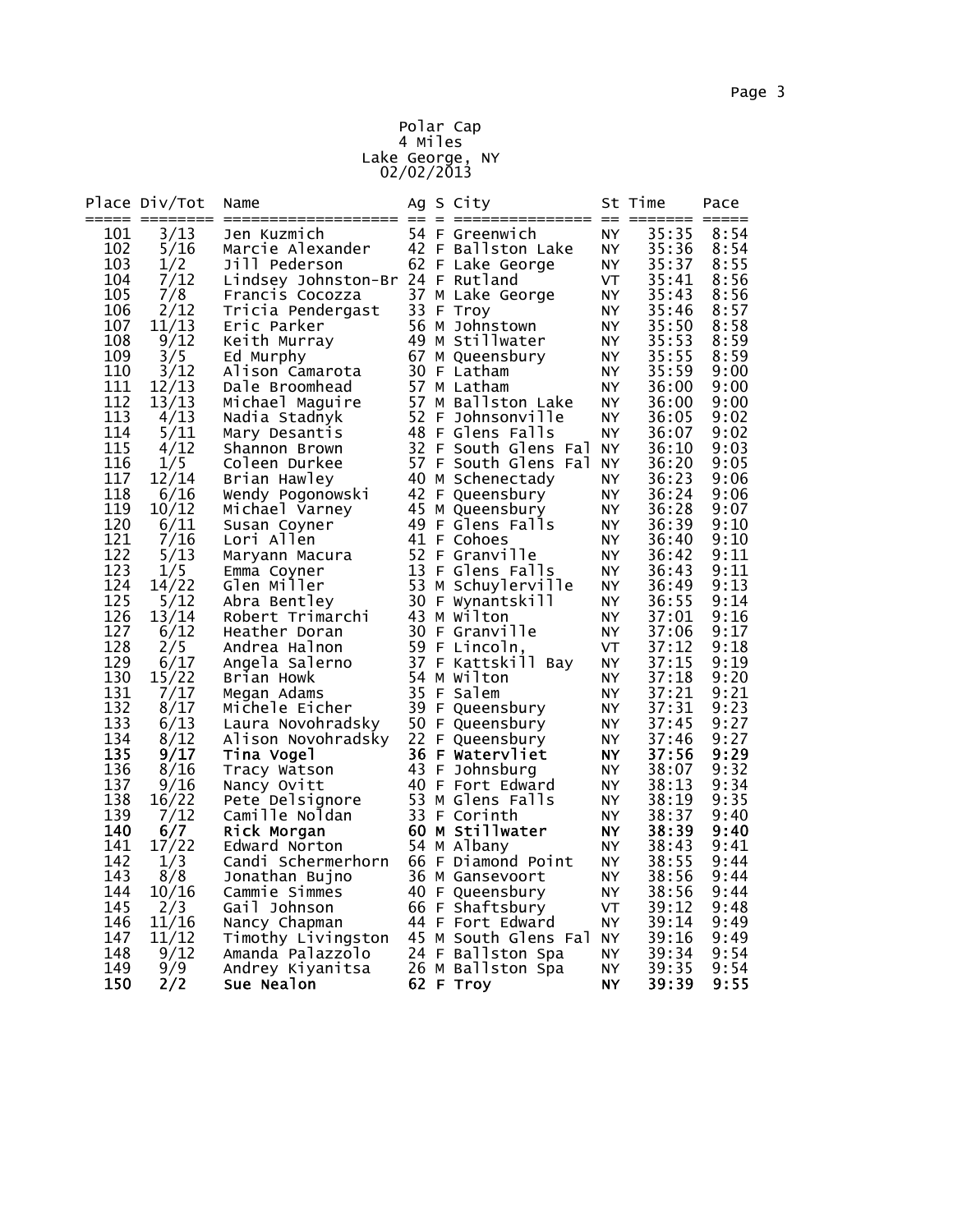# Page 4

### Polar Cap 4 Miles Lake George, NY 02/02/2013

| 65 F Gansevoort<br>3/3<br>39:54<br>9:59<br>151<br>Christine Mcknight<br>NY.<br>152<br>7/13<br>52 F Greenwich<br>40:14 10:04<br>Audrey Fischer<br>NY.<br>153<br>8/13<br>52 F Glens Falls<br>40:32 10:08<br>Ellen Caffry<br>NY<br>154<br>68 M Saratoga Spring NY<br>4/5<br>40:32 10:08<br>James Callahan<br>155<br>9/13<br>Patti Shepard<br>54 F Kingsbury<br>40:37 10:10<br>NY.<br>156<br>31 F Middle Falls<br>8/12<br>40:52 10:13<br>NY<br>Carie Telgen<br>157<br>40:59 10:15<br>18/22<br>50 M Saratoga Spring<br>Mark Klingbeil<br>NY.<br>158<br>12/16<br>43 F Troy<br>41:06 10:17<br>Cindie Bayly<br>NY.<br>159<br>12/12<br>45 M Queensbury<br>41:23 10:21<br>Robert Rouse<br>NY<br>160<br>10/17<br>Melissa Kwasniewski 36 F Ft Edward<br>41:26 10:22<br>ΝY<br>161<br>8 M Fort Edward<br>5/5<br>41:27 10:22<br>Evan Kwasniewski<br>NY.<br>162<br>59 F Delmar<br>3/5<br>Darlene Cardillo<br>41:40 10:25<br>NY.<br>51 M Lake George<br>163<br>19/22<br>41:58 10:30<br>Paul Edwards<br>NY.<br>164<br>43 F Lake George<br>42:06 10:32<br>13/16<br>Terri Butkowski<br>NY<br>52 F Salem<br>165<br>42:18 10:35<br>10/13<br>Kathy Chambers<br>NY.<br>166<br>11/17<br>36 F Granville<br>42:49 10:43<br>Brooke Morgan<br>NY.<br>2/5<br>13 F Fort Edward<br>42:59 10:45<br>167<br>Samantha Wendell<br>NY<br>168<br>20/22<br>54 M Queensbury<br>43:01 10:46<br>NY<br>Bob Hummel<br>169<br>11/13<br>54 F Hudson Falls<br>43:14 10:49<br>NY<br>Joanne Lalonde<br>53 F Queensbury<br>170<br>43:23 10:51<br>12/13<br>Susan Hummel<br>ΝY<br>171<br>47 F Queensbury<br>43:28 10:52<br>7/11<br>NY.<br>Sharon Varney<br>72 F Warrensburg<br>172<br>1/2<br>43:36 10:54<br>Dottie Langworthy<br>NY.<br>173<br>5/5<br>65 M Amsterdam<br>43:38 10:55<br>NY.<br>Lewis Dicaterino<br>174<br>8/11<br>48 F Fort Ann<br>43:42 10:56<br>NY<br>Tracey Holmes<br>175<br>14/16<br>41 F Queensbury<br>43:43 10:56<br>Brandi Farr<br>NY<br>42 F Burnt Hills<br>176<br>15/16<br>43:53 10:59<br>Kathleen Tersigni<br>NY<br>51 M Ballston Spa<br>177<br>43:54 10:59<br>21/22<br>NY.<br>Steve Obermayer<br>178<br>10/12<br>28 F Elizaville<br>43:54 10:59<br>Alicia Wood<br>NY.<br>179<br>50 M Gansevoort<br>44:27 11:07<br>22/22<br>Philip Moehringer<br>NY<br>180<br>12/17<br>44:36 11:09<br>38 F Fort Edward<br>Holly Conklin<br>NY<br>181<br>2/2<br>70 F Schroon Lake<br>44:38 11:10<br>Sakiko Claus<br>NY.<br>29 F Glens Falls<br>182<br>11/12<br>44:43 11:11<br>Rachael Rodenmayer<br>NY.<br>13/13<br>183<br>50 F Lake George<br>44:44 11:11<br>Jaydee Weaver<br>ΝY<br>184<br>2/2<br>70 M Halfmoon<br>44:55 11:14<br>Ray Lee<br>NY.<br>185<br>47 F Middle Granvill<br>44:59 11:15<br>9/11<br>Judi Brown<br><b>NY</b><br>186<br>36 F Germantown<br>13/17<br>45:05 11:17<br>Audrey Lent<br>ΝY<br>187<br>26 F Slingerlands<br>12/12<br>45:07 11:17<br>Sarah Tiffany<br>NY.<br>188<br>1/1<br>77 M Saratoga Spring<br>45:09 11:18<br>Norm Marincic<br>NY<br>189<br>14/14<br>44 M Hudson Falls<br>45:21 11:21<br>Steve Igram<br>ΝY<br>190<br>33 F Lake George<br>9/12<br>45:31 11:23<br>Natalie Swinton<br>ΝY<br>191<br>43 F Schenectady<br>16/16<br>45:37 11:25<br>Abby Wurst<br>NY<br>192<br>10/12<br>30 F Clifton Park<br>45:43 11:26<br>NY<br>Brittany Wahrman<br>193<br>36 F North Ferrisbur VT<br>14/17<br>45:48 11:27<br>Becky Quesnel<br>194<br>55 F Cohoes<br>45:51 11:28<br>4/5<br>NY<br>Nancy Ternent<br>195<br>10/11<br>46 F Troy<br>46:01 11:31<br>NY<br>Sandra Honsinger<br>196<br>11/12<br>30 F Queensbury<br>46:03 11:31<br>NY.<br>Jessica Zannini<br>197<br>12/12<br>34 F Queensbury<br>46:08 11:32<br>Courtney Wendell<br>NY.<br>198<br>15/17<br>36 F Gansevoort<br>Brandy Donbeck<br>46:43 11:41<br>NY<br>199<br>Kathy Pfeiffer<br>58 F Queensbury<br>46:47 11:42<br>5/5<br>NY.<br>200<br>3/5<br>19 F West Charlton<br>48:35 12:09<br>Miranda Nagell<br>NY. | Place Div/Tot | Name |  | Ag S City | St Time | Pace |
|-------------------------------------------------------------------------------------------------------------------------------------------------------------------------------------------------------------------------------------------------------------------------------------------------------------------------------------------------------------------------------------------------------------------------------------------------------------------------------------------------------------------------------------------------------------------------------------------------------------------------------------------------------------------------------------------------------------------------------------------------------------------------------------------------------------------------------------------------------------------------------------------------------------------------------------------------------------------------------------------------------------------------------------------------------------------------------------------------------------------------------------------------------------------------------------------------------------------------------------------------------------------------------------------------------------------------------------------------------------------------------------------------------------------------------------------------------------------------------------------------------------------------------------------------------------------------------------------------------------------------------------------------------------------------------------------------------------------------------------------------------------------------------------------------------------------------------------------------------------------------------------------------------------------------------------------------------------------------------------------------------------------------------------------------------------------------------------------------------------------------------------------------------------------------------------------------------------------------------------------------------------------------------------------------------------------------------------------------------------------------------------------------------------------------------------------------------------------------------------------------------------------------------------------------------------------------------------------------------------------------------------------------------------------------------------------------------------------------------------------------------------------------------------------------------------------------------------------------------------------------------------------------------------------------------------------------------------------------------------------------------------------------------------------------------------------------------------------------------------------------------------------------------------------------------------------------------------------------------------------------------------------------------------------------------------------------------------------------------------------------------------------------------------------------------------------------------------------------------------------------------------------------------------------------------------------------------------------------------------------------------------------------------------------------------------------------------------------------------------------------------------------------------------------------------------------------------------------|---------------|------|--|-----------|---------|------|
|                                                                                                                                                                                                                                                                                                                                                                                                                                                                                                                                                                                                                                                                                                                                                                                                                                                                                                                                                                                                                                                                                                                                                                                                                                                                                                                                                                                                                                                                                                                                                                                                                                                                                                                                                                                                                                                                                                                                                                                                                                                                                                                                                                                                                                                                                                                                                                                                                                                                                                                                                                                                                                                                                                                                                                                                                                                                                                                                                                                                                                                                                                                                                                                                                                                                                                                                                                                                                                                                                                                                                                                                                                                                                                                                                                                                                                           |               |      |  |           |         |      |
|                                                                                                                                                                                                                                                                                                                                                                                                                                                                                                                                                                                                                                                                                                                                                                                                                                                                                                                                                                                                                                                                                                                                                                                                                                                                                                                                                                                                                                                                                                                                                                                                                                                                                                                                                                                                                                                                                                                                                                                                                                                                                                                                                                                                                                                                                                                                                                                                                                                                                                                                                                                                                                                                                                                                                                                                                                                                                                                                                                                                                                                                                                                                                                                                                                                                                                                                                                                                                                                                                                                                                                                                                                                                                                                                                                                                                                           |               |      |  |           |         |      |
|                                                                                                                                                                                                                                                                                                                                                                                                                                                                                                                                                                                                                                                                                                                                                                                                                                                                                                                                                                                                                                                                                                                                                                                                                                                                                                                                                                                                                                                                                                                                                                                                                                                                                                                                                                                                                                                                                                                                                                                                                                                                                                                                                                                                                                                                                                                                                                                                                                                                                                                                                                                                                                                                                                                                                                                                                                                                                                                                                                                                                                                                                                                                                                                                                                                                                                                                                                                                                                                                                                                                                                                                                                                                                                                                                                                                                                           |               |      |  |           |         |      |
|                                                                                                                                                                                                                                                                                                                                                                                                                                                                                                                                                                                                                                                                                                                                                                                                                                                                                                                                                                                                                                                                                                                                                                                                                                                                                                                                                                                                                                                                                                                                                                                                                                                                                                                                                                                                                                                                                                                                                                                                                                                                                                                                                                                                                                                                                                                                                                                                                                                                                                                                                                                                                                                                                                                                                                                                                                                                                                                                                                                                                                                                                                                                                                                                                                                                                                                                                                                                                                                                                                                                                                                                                                                                                                                                                                                                                                           |               |      |  |           |         |      |
|                                                                                                                                                                                                                                                                                                                                                                                                                                                                                                                                                                                                                                                                                                                                                                                                                                                                                                                                                                                                                                                                                                                                                                                                                                                                                                                                                                                                                                                                                                                                                                                                                                                                                                                                                                                                                                                                                                                                                                                                                                                                                                                                                                                                                                                                                                                                                                                                                                                                                                                                                                                                                                                                                                                                                                                                                                                                                                                                                                                                                                                                                                                                                                                                                                                                                                                                                                                                                                                                                                                                                                                                                                                                                                                                                                                                                                           |               |      |  |           |         |      |
|                                                                                                                                                                                                                                                                                                                                                                                                                                                                                                                                                                                                                                                                                                                                                                                                                                                                                                                                                                                                                                                                                                                                                                                                                                                                                                                                                                                                                                                                                                                                                                                                                                                                                                                                                                                                                                                                                                                                                                                                                                                                                                                                                                                                                                                                                                                                                                                                                                                                                                                                                                                                                                                                                                                                                                                                                                                                                                                                                                                                                                                                                                                                                                                                                                                                                                                                                                                                                                                                                                                                                                                                                                                                                                                                                                                                                                           |               |      |  |           |         |      |
|                                                                                                                                                                                                                                                                                                                                                                                                                                                                                                                                                                                                                                                                                                                                                                                                                                                                                                                                                                                                                                                                                                                                                                                                                                                                                                                                                                                                                                                                                                                                                                                                                                                                                                                                                                                                                                                                                                                                                                                                                                                                                                                                                                                                                                                                                                                                                                                                                                                                                                                                                                                                                                                                                                                                                                                                                                                                                                                                                                                                                                                                                                                                                                                                                                                                                                                                                                                                                                                                                                                                                                                                                                                                                                                                                                                                                                           |               |      |  |           |         |      |
|                                                                                                                                                                                                                                                                                                                                                                                                                                                                                                                                                                                                                                                                                                                                                                                                                                                                                                                                                                                                                                                                                                                                                                                                                                                                                                                                                                                                                                                                                                                                                                                                                                                                                                                                                                                                                                                                                                                                                                                                                                                                                                                                                                                                                                                                                                                                                                                                                                                                                                                                                                                                                                                                                                                                                                                                                                                                                                                                                                                                                                                                                                                                                                                                                                                                                                                                                                                                                                                                                                                                                                                                                                                                                                                                                                                                                                           |               |      |  |           |         |      |
|                                                                                                                                                                                                                                                                                                                                                                                                                                                                                                                                                                                                                                                                                                                                                                                                                                                                                                                                                                                                                                                                                                                                                                                                                                                                                                                                                                                                                                                                                                                                                                                                                                                                                                                                                                                                                                                                                                                                                                                                                                                                                                                                                                                                                                                                                                                                                                                                                                                                                                                                                                                                                                                                                                                                                                                                                                                                                                                                                                                                                                                                                                                                                                                                                                                                                                                                                                                                                                                                                                                                                                                                                                                                                                                                                                                                                                           |               |      |  |           |         |      |
|                                                                                                                                                                                                                                                                                                                                                                                                                                                                                                                                                                                                                                                                                                                                                                                                                                                                                                                                                                                                                                                                                                                                                                                                                                                                                                                                                                                                                                                                                                                                                                                                                                                                                                                                                                                                                                                                                                                                                                                                                                                                                                                                                                                                                                                                                                                                                                                                                                                                                                                                                                                                                                                                                                                                                                                                                                                                                                                                                                                                                                                                                                                                                                                                                                                                                                                                                                                                                                                                                                                                                                                                                                                                                                                                                                                                                                           |               |      |  |           |         |      |
|                                                                                                                                                                                                                                                                                                                                                                                                                                                                                                                                                                                                                                                                                                                                                                                                                                                                                                                                                                                                                                                                                                                                                                                                                                                                                                                                                                                                                                                                                                                                                                                                                                                                                                                                                                                                                                                                                                                                                                                                                                                                                                                                                                                                                                                                                                                                                                                                                                                                                                                                                                                                                                                                                                                                                                                                                                                                                                                                                                                                                                                                                                                                                                                                                                                                                                                                                                                                                                                                                                                                                                                                                                                                                                                                                                                                                                           |               |      |  |           |         |      |
|                                                                                                                                                                                                                                                                                                                                                                                                                                                                                                                                                                                                                                                                                                                                                                                                                                                                                                                                                                                                                                                                                                                                                                                                                                                                                                                                                                                                                                                                                                                                                                                                                                                                                                                                                                                                                                                                                                                                                                                                                                                                                                                                                                                                                                                                                                                                                                                                                                                                                                                                                                                                                                                                                                                                                                                                                                                                                                                                                                                                                                                                                                                                                                                                                                                                                                                                                                                                                                                                                                                                                                                                                                                                                                                                                                                                                                           |               |      |  |           |         |      |
|                                                                                                                                                                                                                                                                                                                                                                                                                                                                                                                                                                                                                                                                                                                                                                                                                                                                                                                                                                                                                                                                                                                                                                                                                                                                                                                                                                                                                                                                                                                                                                                                                                                                                                                                                                                                                                                                                                                                                                                                                                                                                                                                                                                                                                                                                                                                                                                                                                                                                                                                                                                                                                                                                                                                                                                                                                                                                                                                                                                                                                                                                                                                                                                                                                                                                                                                                                                                                                                                                                                                                                                                                                                                                                                                                                                                                                           |               |      |  |           |         |      |
|                                                                                                                                                                                                                                                                                                                                                                                                                                                                                                                                                                                                                                                                                                                                                                                                                                                                                                                                                                                                                                                                                                                                                                                                                                                                                                                                                                                                                                                                                                                                                                                                                                                                                                                                                                                                                                                                                                                                                                                                                                                                                                                                                                                                                                                                                                                                                                                                                                                                                                                                                                                                                                                                                                                                                                                                                                                                                                                                                                                                                                                                                                                                                                                                                                                                                                                                                                                                                                                                                                                                                                                                                                                                                                                                                                                                                                           |               |      |  |           |         |      |
|                                                                                                                                                                                                                                                                                                                                                                                                                                                                                                                                                                                                                                                                                                                                                                                                                                                                                                                                                                                                                                                                                                                                                                                                                                                                                                                                                                                                                                                                                                                                                                                                                                                                                                                                                                                                                                                                                                                                                                                                                                                                                                                                                                                                                                                                                                                                                                                                                                                                                                                                                                                                                                                                                                                                                                                                                                                                                                                                                                                                                                                                                                                                                                                                                                                                                                                                                                                                                                                                                                                                                                                                                                                                                                                                                                                                                                           |               |      |  |           |         |      |
|                                                                                                                                                                                                                                                                                                                                                                                                                                                                                                                                                                                                                                                                                                                                                                                                                                                                                                                                                                                                                                                                                                                                                                                                                                                                                                                                                                                                                                                                                                                                                                                                                                                                                                                                                                                                                                                                                                                                                                                                                                                                                                                                                                                                                                                                                                                                                                                                                                                                                                                                                                                                                                                                                                                                                                                                                                                                                                                                                                                                                                                                                                                                                                                                                                                                                                                                                                                                                                                                                                                                                                                                                                                                                                                                                                                                                                           |               |      |  |           |         |      |
|                                                                                                                                                                                                                                                                                                                                                                                                                                                                                                                                                                                                                                                                                                                                                                                                                                                                                                                                                                                                                                                                                                                                                                                                                                                                                                                                                                                                                                                                                                                                                                                                                                                                                                                                                                                                                                                                                                                                                                                                                                                                                                                                                                                                                                                                                                                                                                                                                                                                                                                                                                                                                                                                                                                                                                                                                                                                                                                                                                                                                                                                                                                                                                                                                                                                                                                                                                                                                                                                                                                                                                                                                                                                                                                                                                                                                                           |               |      |  |           |         |      |
|                                                                                                                                                                                                                                                                                                                                                                                                                                                                                                                                                                                                                                                                                                                                                                                                                                                                                                                                                                                                                                                                                                                                                                                                                                                                                                                                                                                                                                                                                                                                                                                                                                                                                                                                                                                                                                                                                                                                                                                                                                                                                                                                                                                                                                                                                                                                                                                                                                                                                                                                                                                                                                                                                                                                                                                                                                                                                                                                                                                                                                                                                                                                                                                                                                                                                                                                                                                                                                                                                                                                                                                                                                                                                                                                                                                                                                           |               |      |  |           |         |      |
|                                                                                                                                                                                                                                                                                                                                                                                                                                                                                                                                                                                                                                                                                                                                                                                                                                                                                                                                                                                                                                                                                                                                                                                                                                                                                                                                                                                                                                                                                                                                                                                                                                                                                                                                                                                                                                                                                                                                                                                                                                                                                                                                                                                                                                                                                                                                                                                                                                                                                                                                                                                                                                                                                                                                                                                                                                                                                                                                                                                                                                                                                                                                                                                                                                                                                                                                                                                                                                                                                                                                                                                                                                                                                                                                                                                                                                           |               |      |  |           |         |      |
|                                                                                                                                                                                                                                                                                                                                                                                                                                                                                                                                                                                                                                                                                                                                                                                                                                                                                                                                                                                                                                                                                                                                                                                                                                                                                                                                                                                                                                                                                                                                                                                                                                                                                                                                                                                                                                                                                                                                                                                                                                                                                                                                                                                                                                                                                                                                                                                                                                                                                                                                                                                                                                                                                                                                                                                                                                                                                                                                                                                                                                                                                                                                                                                                                                                                                                                                                                                                                                                                                                                                                                                                                                                                                                                                                                                                                                           |               |      |  |           |         |      |
|                                                                                                                                                                                                                                                                                                                                                                                                                                                                                                                                                                                                                                                                                                                                                                                                                                                                                                                                                                                                                                                                                                                                                                                                                                                                                                                                                                                                                                                                                                                                                                                                                                                                                                                                                                                                                                                                                                                                                                                                                                                                                                                                                                                                                                                                                                                                                                                                                                                                                                                                                                                                                                                                                                                                                                                                                                                                                                                                                                                                                                                                                                                                                                                                                                                                                                                                                                                                                                                                                                                                                                                                                                                                                                                                                                                                                                           |               |      |  |           |         |      |
|                                                                                                                                                                                                                                                                                                                                                                                                                                                                                                                                                                                                                                                                                                                                                                                                                                                                                                                                                                                                                                                                                                                                                                                                                                                                                                                                                                                                                                                                                                                                                                                                                                                                                                                                                                                                                                                                                                                                                                                                                                                                                                                                                                                                                                                                                                                                                                                                                                                                                                                                                                                                                                                                                                                                                                                                                                                                                                                                                                                                                                                                                                                                                                                                                                                                                                                                                                                                                                                                                                                                                                                                                                                                                                                                                                                                                                           |               |      |  |           |         |      |
|                                                                                                                                                                                                                                                                                                                                                                                                                                                                                                                                                                                                                                                                                                                                                                                                                                                                                                                                                                                                                                                                                                                                                                                                                                                                                                                                                                                                                                                                                                                                                                                                                                                                                                                                                                                                                                                                                                                                                                                                                                                                                                                                                                                                                                                                                                                                                                                                                                                                                                                                                                                                                                                                                                                                                                                                                                                                                                                                                                                                                                                                                                                                                                                                                                                                                                                                                                                                                                                                                                                                                                                                                                                                                                                                                                                                                                           |               |      |  |           |         |      |
|                                                                                                                                                                                                                                                                                                                                                                                                                                                                                                                                                                                                                                                                                                                                                                                                                                                                                                                                                                                                                                                                                                                                                                                                                                                                                                                                                                                                                                                                                                                                                                                                                                                                                                                                                                                                                                                                                                                                                                                                                                                                                                                                                                                                                                                                                                                                                                                                                                                                                                                                                                                                                                                                                                                                                                                                                                                                                                                                                                                                                                                                                                                                                                                                                                                                                                                                                                                                                                                                                                                                                                                                                                                                                                                                                                                                                                           |               |      |  |           |         |      |
|                                                                                                                                                                                                                                                                                                                                                                                                                                                                                                                                                                                                                                                                                                                                                                                                                                                                                                                                                                                                                                                                                                                                                                                                                                                                                                                                                                                                                                                                                                                                                                                                                                                                                                                                                                                                                                                                                                                                                                                                                                                                                                                                                                                                                                                                                                                                                                                                                                                                                                                                                                                                                                                                                                                                                                                                                                                                                                                                                                                                                                                                                                                                                                                                                                                                                                                                                                                                                                                                                                                                                                                                                                                                                                                                                                                                                                           |               |      |  |           |         |      |
|                                                                                                                                                                                                                                                                                                                                                                                                                                                                                                                                                                                                                                                                                                                                                                                                                                                                                                                                                                                                                                                                                                                                                                                                                                                                                                                                                                                                                                                                                                                                                                                                                                                                                                                                                                                                                                                                                                                                                                                                                                                                                                                                                                                                                                                                                                                                                                                                                                                                                                                                                                                                                                                                                                                                                                                                                                                                                                                                                                                                                                                                                                                                                                                                                                                                                                                                                                                                                                                                                                                                                                                                                                                                                                                                                                                                                                           |               |      |  |           |         |      |
|                                                                                                                                                                                                                                                                                                                                                                                                                                                                                                                                                                                                                                                                                                                                                                                                                                                                                                                                                                                                                                                                                                                                                                                                                                                                                                                                                                                                                                                                                                                                                                                                                                                                                                                                                                                                                                                                                                                                                                                                                                                                                                                                                                                                                                                                                                                                                                                                                                                                                                                                                                                                                                                                                                                                                                                                                                                                                                                                                                                                                                                                                                                                                                                                                                                                                                                                                                                                                                                                                                                                                                                                                                                                                                                                                                                                                                           |               |      |  |           |         |      |
|                                                                                                                                                                                                                                                                                                                                                                                                                                                                                                                                                                                                                                                                                                                                                                                                                                                                                                                                                                                                                                                                                                                                                                                                                                                                                                                                                                                                                                                                                                                                                                                                                                                                                                                                                                                                                                                                                                                                                                                                                                                                                                                                                                                                                                                                                                                                                                                                                                                                                                                                                                                                                                                                                                                                                                                                                                                                                                                                                                                                                                                                                                                                                                                                                                                                                                                                                                                                                                                                                                                                                                                                                                                                                                                                                                                                                                           |               |      |  |           |         |      |
|                                                                                                                                                                                                                                                                                                                                                                                                                                                                                                                                                                                                                                                                                                                                                                                                                                                                                                                                                                                                                                                                                                                                                                                                                                                                                                                                                                                                                                                                                                                                                                                                                                                                                                                                                                                                                                                                                                                                                                                                                                                                                                                                                                                                                                                                                                                                                                                                                                                                                                                                                                                                                                                                                                                                                                                                                                                                                                                                                                                                                                                                                                                                                                                                                                                                                                                                                                                                                                                                                                                                                                                                                                                                                                                                                                                                                                           |               |      |  |           |         |      |
|                                                                                                                                                                                                                                                                                                                                                                                                                                                                                                                                                                                                                                                                                                                                                                                                                                                                                                                                                                                                                                                                                                                                                                                                                                                                                                                                                                                                                                                                                                                                                                                                                                                                                                                                                                                                                                                                                                                                                                                                                                                                                                                                                                                                                                                                                                                                                                                                                                                                                                                                                                                                                                                                                                                                                                                                                                                                                                                                                                                                                                                                                                                                                                                                                                                                                                                                                                                                                                                                                                                                                                                                                                                                                                                                                                                                                                           |               |      |  |           |         |      |
|                                                                                                                                                                                                                                                                                                                                                                                                                                                                                                                                                                                                                                                                                                                                                                                                                                                                                                                                                                                                                                                                                                                                                                                                                                                                                                                                                                                                                                                                                                                                                                                                                                                                                                                                                                                                                                                                                                                                                                                                                                                                                                                                                                                                                                                                                                                                                                                                                                                                                                                                                                                                                                                                                                                                                                                                                                                                                                                                                                                                                                                                                                                                                                                                                                                                                                                                                                                                                                                                                                                                                                                                                                                                                                                                                                                                                                           |               |      |  |           |         |      |
|                                                                                                                                                                                                                                                                                                                                                                                                                                                                                                                                                                                                                                                                                                                                                                                                                                                                                                                                                                                                                                                                                                                                                                                                                                                                                                                                                                                                                                                                                                                                                                                                                                                                                                                                                                                                                                                                                                                                                                                                                                                                                                                                                                                                                                                                                                                                                                                                                                                                                                                                                                                                                                                                                                                                                                                                                                                                                                                                                                                                                                                                                                                                                                                                                                                                                                                                                                                                                                                                                                                                                                                                                                                                                                                                                                                                                                           |               |      |  |           |         |      |
|                                                                                                                                                                                                                                                                                                                                                                                                                                                                                                                                                                                                                                                                                                                                                                                                                                                                                                                                                                                                                                                                                                                                                                                                                                                                                                                                                                                                                                                                                                                                                                                                                                                                                                                                                                                                                                                                                                                                                                                                                                                                                                                                                                                                                                                                                                                                                                                                                                                                                                                                                                                                                                                                                                                                                                                                                                                                                                                                                                                                                                                                                                                                                                                                                                                                                                                                                                                                                                                                                                                                                                                                                                                                                                                                                                                                                                           |               |      |  |           |         |      |
|                                                                                                                                                                                                                                                                                                                                                                                                                                                                                                                                                                                                                                                                                                                                                                                                                                                                                                                                                                                                                                                                                                                                                                                                                                                                                                                                                                                                                                                                                                                                                                                                                                                                                                                                                                                                                                                                                                                                                                                                                                                                                                                                                                                                                                                                                                                                                                                                                                                                                                                                                                                                                                                                                                                                                                                                                                                                                                                                                                                                                                                                                                                                                                                                                                                                                                                                                                                                                                                                                                                                                                                                                                                                                                                                                                                                                                           |               |      |  |           |         |      |
|                                                                                                                                                                                                                                                                                                                                                                                                                                                                                                                                                                                                                                                                                                                                                                                                                                                                                                                                                                                                                                                                                                                                                                                                                                                                                                                                                                                                                                                                                                                                                                                                                                                                                                                                                                                                                                                                                                                                                                                                                                                                                                                                                                                                                                                                                                                                                                                                                                                                                                                                                                                                                                                                                                                                                                                                                                                                                                                                                                                                                                                                                                                                                                                                                                                                                                                                                                                                                                                                                                                                                                                                                                                                                                                                                                                                                                           |               |      |  |           |         |      |
|                                                                                                                                                                                                                                                                                                                                                                                                                                                                                                                                                                                                                                                                                                                                                                                                                                                                                                                                                                                                                                                                                                                                                                                                                                                                                                                                                                                                                                                                                                                                                                                                                                                                                                                                                                                                                                                                                                                                                                                                                                                                                                                                                                                                                                                                                                                                                                                                                                                                                                                                                                                                                                                                                                                                                                                                                                                                                                                                                                                                                                                                                                                                                                                                                                                                                                                                                                                                                                                                                                                                                                                                                                                                                                                                                                                                                                           |               |      |  |           |         |      |
|                                                                                                                                                                                                                                                                                                                                                                                                                                                                                                                                                                                                                                                                                                                                                                                                                                                                                                                                                                                                                                                                                                                                                                                                                                                                                                                                                                                                                                                                                                                                                                                                                                                                                                                                                                                                                                                                                                                                                                                                                                                                                                                                                                                                                                                                                                                                                                                                                                                                                                                                                                                                                                                                                                                                                                                                                                                                                                                                                                                                                                                                                                                                                                                                                                                                                                                                                                                                                                                                                                                                                                                                                                                                                                                                                                                                                                           |               |      |  |           |         |      |
|                                                                                                                                                                                                                                                                                                                                                                                                                                                                                                                                                                                                                                                                                                                                                                                                                                                                                                                                                                                                                                                                                                                                                                                                                                                                                                                                                                                                                                                                                                                                                                                                                                                                                                                                                                                                                                                                                                                                                                                                                                                                                                                                                                                                                                                                                                                                                                                                                                                                                                                                                                                                                                                                                                                                                                                                                                                                                                                                                                                                                                                                                                                                                                                                                                                                                                                                                                                                                                                                                                                                                                                                                                                                                                                                                                                                                                           |               |      |  |           |         |      |
|                                                                                                                                                                                                                                                                                                                                                                                                                                                                                                                                                                                                                                                                                                                                                                                                                                                                                                                                                                                                                                                                                                                                                                                                                                                                                                                                                                                                                                                                                                                                                                                                                                                                                                                                                                                                                                                                                                                                                                                                                                                                                                                                                                                                                                                                                                                                                                                                                                                                                                                                                                                                                                                                                                                                                                                                                                                                                                                                                                                                                                                                                                                                                                                                                                                                                                                                                                                                                                                                                                                                                                                                                                                                                                                                                                                                                                           |               |      |  |           |         |      |
|                                                                                                                                                                                                                                                                                                                                                                                                                                                                                                                                                                                                                                                                                                                                                                                                                                                                                                                                                                                                                                                                                                                                                                                                                                                                                                                                                                                                                                                                                                                                                                                                                                                                                                                                                                                                                                                                                                                                                                                                                                                                                                                                                                                                                                                                                                                                                                                                                                                                                                                                                                                                                                                                                                                                                                                                                                                                                                                                                                                                                                                                                                                                                                                                                                                                                                                                                                                                                                                                                                                                                                                                                                                                                                                                                                                                                                           |               |      |  |           |         |      |
|                                                                                                                                                                                                                                                                                                                                                                                                                                                                                                                                                                                                                                                                                                                                                                                                                                                                                                                                                                                                                                                                                                                                                                                                                                                                                                                                                                                                                                                                                                                                                                                                                                                                                                                                                                                                                                                                                                                                                                                                                                                                                                                                                                                                                                                                                                                                                                                                                                                                                                                                                                                                                                                                                                                                                                                                                                                                                                                                                                                                                                                                                                                                                                                                                                                                                                                                                                                                                                                                                                                                                                                                                                                                                                                                                                                                                                           |               |      |  |           |         |      |
|                                                                                                                                                                                                                                                                                                                                                                                                                                                                                                                                                                                                                                                                                                                                                                                                                                                                                                                                                                                                                                                                                                                                                                                                                                                                                                                                                                                                                                                                                                                                                                                                                                                                                                                                                                                                                                                                                                                                                                                                                                                                                                                                                                                                                                                                                                                                                                                                                                                                                                                                                                                                                                                                                                                                                                                                                                                                                                                                                                                                                                                                                                                                                                                                                                                                                                                                                                                                                                                                                                                                                                                                                                                                                                                                                                                                                                           |               |      |  |           |         |      |
|                                                                                                                                                                                                                                                                                                                                                                                                                                                                                                                                                                                                                                                                                                                                                                                                                                                                                                                                                                                                                                                                                                                                                                                                                                                                                                                                                                                                                                                                                                                                                                                                                                                                                                                                                                                                                                                                                                                                                                                                                                                                                                                                                                                                                                                                                                                                                                                                                                                                                                                                                                                                                                                                                                                                                                                                                                                                                                                                                                                                                                                                                                                                                                                                                                                                                                                                                                                                                                                                                                                                                                                                                                                                                                                                                                                                                                           |               |      |  |           |         |      |
|                                                                                                                                                                                                                                                                                                                                                                                                                                                                                                                                                                                                                                                                                                                                                                                                                                                                                                                                                                                                                                                                                                                                                                                                                                                                                                                                                                                                                                                                                                                                                                                                                                                                                                                                                                                                                                                                                                                                                                                                                                                                                                                                                                                                                                                                                                                                                                                                                                                                                                                                                                                                                                                                                                                                                                                                                                                                                                                                                                                                                                                                                                                                                                                                                                                                                                                                                                                                                                                                                                                                                                                                                                                                                                                                                                                                                                           |               |      |  |           |         |      |
|                                                                                                                                                                                                                                                                                                                                                                                                                                                                                                                                                                                                                                                                                                                                                                                                                                                                                                                                                                                                                                                                                                                                                                                                                                                                                                                                                                                                                                                                                                                                                                                                                                                                                                                                                                                                                                                                                                                                                                                                                                                                                                                                                                                                                                                                                                                                                                                                                                                                                                                                                                                                                                                                                                                                                                                                                                                                                                                                                                                                                                                                                                                                                                                                                                                                                                                                                                                                                                                                                                                                                                                                                                                                                                                                                                                                                                           |               |      |  |           |         |      |
|                                                                                                                                                                                                                                                                                                                                                                                                                                                                                                                                                                                                                                                                                                                                                                                                                                                                                                                                                                                                                                                                                                                                                                                                                                                                                                                                                                                                                                                                                                                                                                                                                                                                                                                                                                                                                                                                                                                                                                                                                                                                                                                                                                                                                                                                                                                                                                                                                                                                                                                                                                                                                                                                                                                                                                                                                                                                                                                                                                                                                                                                                                                                                                                                                                                                                                                                                                                                                                                                                                                                                                                                                                                                                                                                                                                                                                           |               |      |  |           |         |      |
|                                                                                                                                                                                                                                                                                                                                                                                                                                                                                                                                                                                                                                                                                                                                                                                                                                                                                                                                                                                                                                                                                                                                                                                                                                                                                                                                                                                                                                                                                                                                                                                                                                                                                                                                                                                                                                                                                                                                                                                                                                                                                                                                                                                                                                                                                                                                                                                                                                                                                                                                                                                                                                                                                                                                                                                                                                                                                                                                                                                                                                                                                                                                                                                                                                                                                                                                                                                                                                                                                                                                                                                                                                                                                                                                                                                                                                           |               |      |  |           |         |      |
|                                                                                                                                                                                                                                                                                                                                                                                                                                                                                                                                                                                                                                                                                                                                                                                                                                                                                                                                                                                                                                                                                                                                                                                                                                                                                                                                                                                                                                                                                                                                                                                                                                                                                                                                                                                                                                                                                                                                                                                                                                                                                                                                                                                                                                                                                                                                                                                                                                                                                                                                                                                                                                                                                                                                                                                                                                                                                                                                                                                                                                                                                                                                                                                                                                                                                                                                                                                                                                                                                                                                                                                                                                                                                                                                                                                                                                           |               |      |  |           |         |      |
|                                                                                                                                                                                                                                                                                                                                                                                                                                                                                                                                                                                                                                                                                                                                                                                                                                                                                                                                                                                                                                                                                                                                                                                                                                                                                                                                                                                                                                                                                                                                                                                                                                                                                                                                                                                                                                                                                                                                                                                                                                                                                                                                                                                                                                                                                                                                                                                                                                                                                                                                                                                                                                                                                                                                                                                                                                                                                                                                                                                                                                                                                                                                                                                                                                                                                                                                                                                                                                                                                                                                                                                                                                                                                                                                                                                                                                           |               |      |  |           |         |      |

Page 4